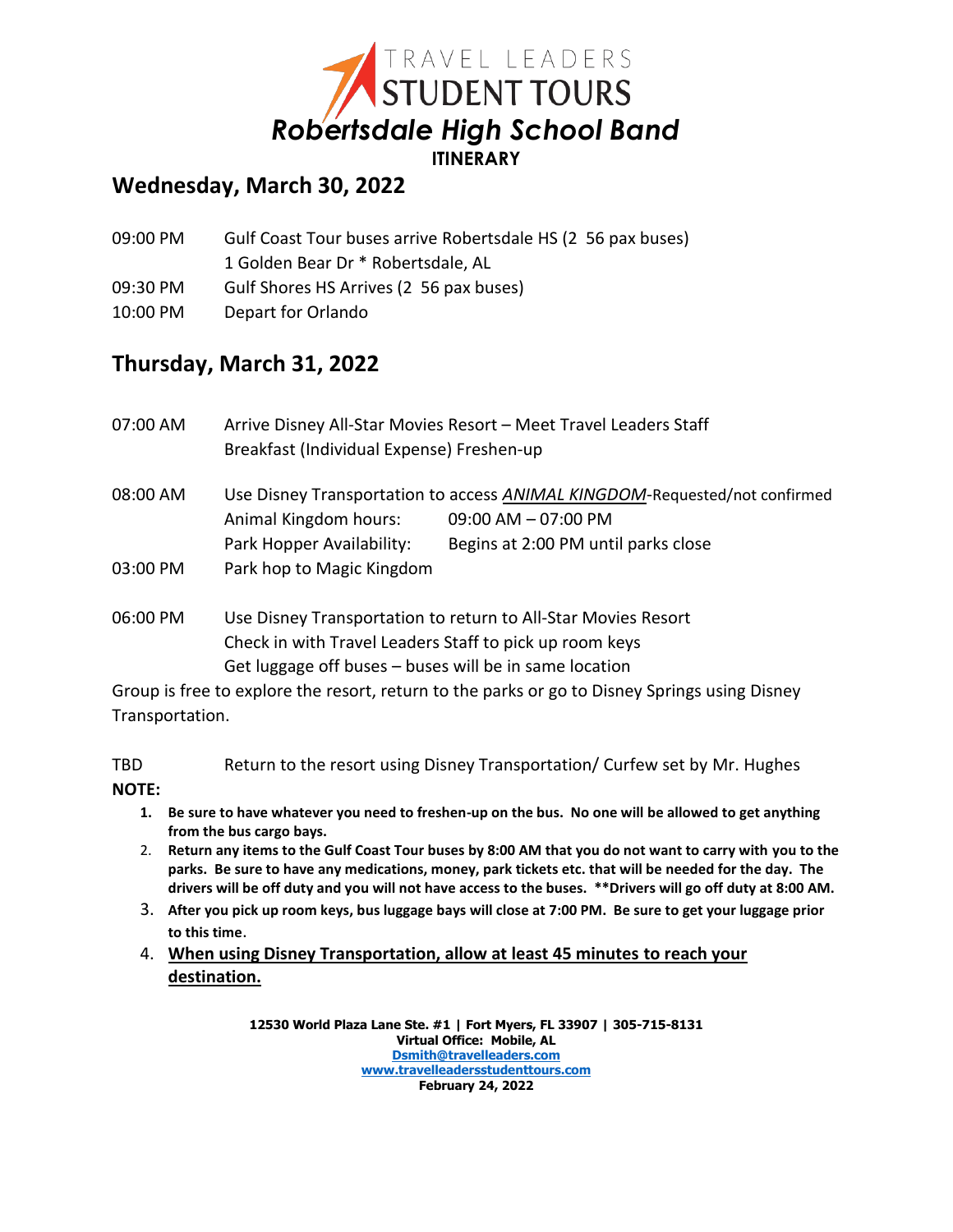

# **Friday, April 1, 2022**

| 06:00 AM | <b>INSTRUMENTALIST/DIRECTORS ONLY</b>                     |  |  |
|----------|-----------------------------------------------------------|--|--|
|          | Board Gulf Coast Tour Bus for Soundtrack Session Workshop |  |  |
| 06:10 AM | Depart                                                    |  |  |
| 06:30 AM | Arrive Disney Event Production Facility                   |  |  |

07:00 AM Workshop begins

09:30 AM GCT buses take group to *EPCOT*-Requested/not confirmed

#### NOTE:

- 1. See Disney's full COVID-19 Requirements for Student Groups attached- as of 2/18/2022 If non-vaccinated, a face covering is expected to be worn at all times while indoors before and after all workshop performances. If non-vaccinated, a face covering is expected to be worn during indoor workshops (dance, theatre, choral, academic programs) unless actively playing a musical instrument. When not playing, masks are expected to be on.
- 2. Friends and family of workshop participants are not permitted to attend workshops.
- 3. The workshop lasts 2.5 hours.
- **4.** Disney will provide all percussion for this workshop. **However, percussionists MUST provide their own concert sticks and mallets.**
- *5. Please bring snacks to eat prior to the workshop or plan to eat breakfast after the workshop is over. The food court will not be open at 06:00 AM.*

| 08:30 AM | Guard/dance, family, friends use Disney Transportation to access |                                     |  |
|----------|------------------------------------------------------------------|-------------------------------------|--|
|          | EPCOT-Requested/not confirmed                                    |                                     |  |
|          | <b>EPCOT hours:</b>                                              | $10:00$ AM $-$ 09:00 PM             |  |
|          | Park Hopper Availability:                                        | Begins at 2:00 PM until parks close |  |
| 01:00 PM | Park hop to Hollywood Studios                                    |                                     |  |

NOTE:

1. **Instrumentalist will arrive at EPCOT at approximately 09:45 – 10:00 AM.**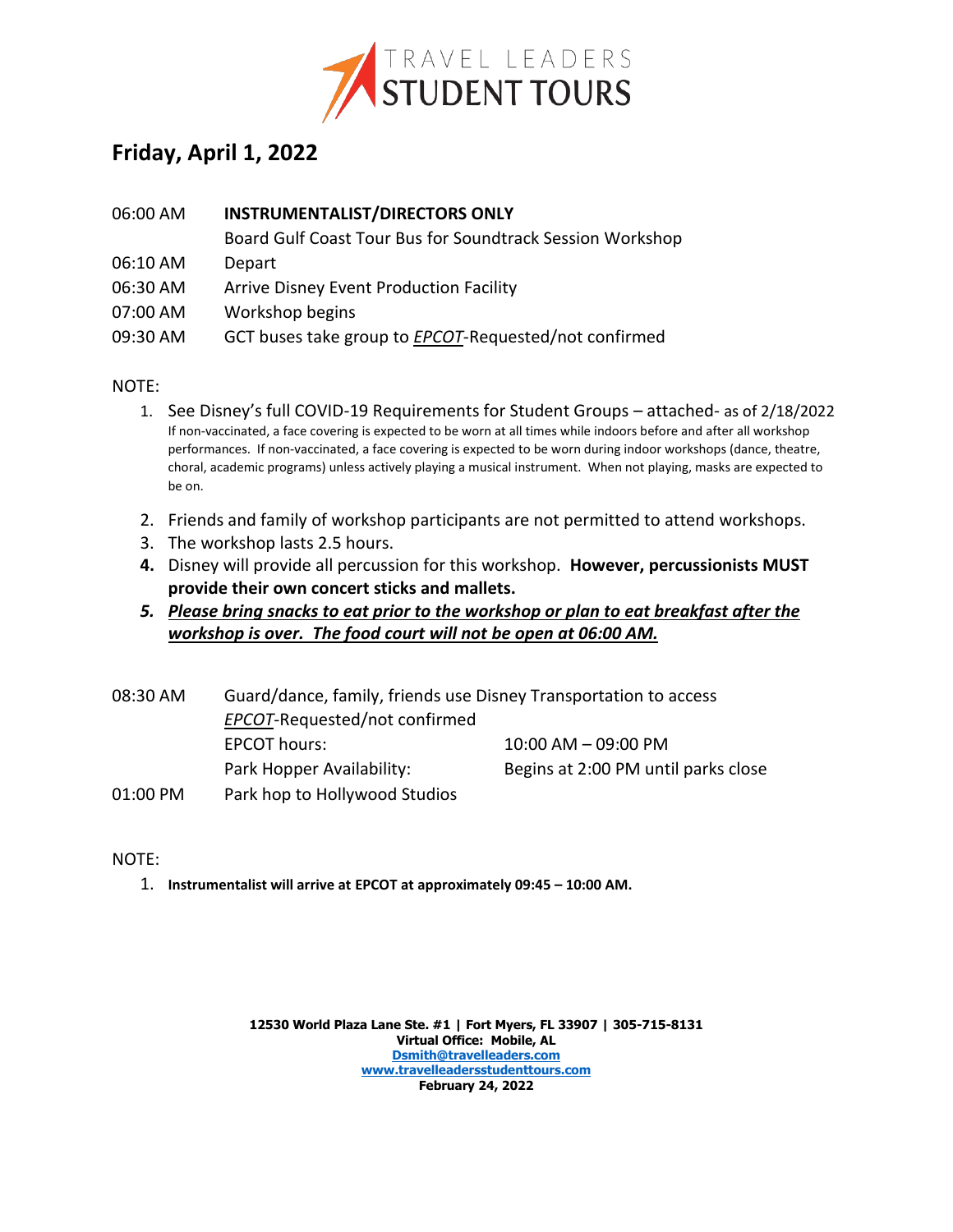

## **Friday, April 1, 2022 - continued**

| 07:30 PM | Guard/Dance – Return to EPCOT for Dance Disney Workshop                                                                               |  |  |
|----------|---------------------------------------------------------------------------------------------------------------------------------------|--|--|
| 09:00 PM | Arrive at the employee gate $-$ exact location TBA                                                                                    |  |  |
| 09:15 PM | Workshop begins - Dance Disney                                                                                                        |  |  |
| 11:30 PM | Board Gulf Coast Tour bus - Backstage EPCOT                                                                                           |  |  |
| 11:45 PM | <b>Arrive All-Star Movies</b>                                                                                                         |  |  |
| TBD      | Instrumentalist, family, friends will use Disney Transportation to return to resort<br>when the park closes. Curfew set by Mr. Hughes |  |  |

#### NOTE:

- 1. See Disney's full COVID-19 Requirements for Student Groups attached- as of 2/18/2022 If non-vaccinated, a face covering is expected to be worn at all times while indoors before and after all workshop performances. If non-vaccinated, a face covering is expected to be worn during indoor workshops (dance, theatre, choral, academic programs) unless actively playing a musical instrument. When not playing, masks are expected to be on.
- 2. Friends and family of workshop participants are not permitted to attend workshops.
- 3. The workshop lasts 2.5 hours.
- **4. For safety, participants MUST wear a fully enclosed dance or athletic shoe.**